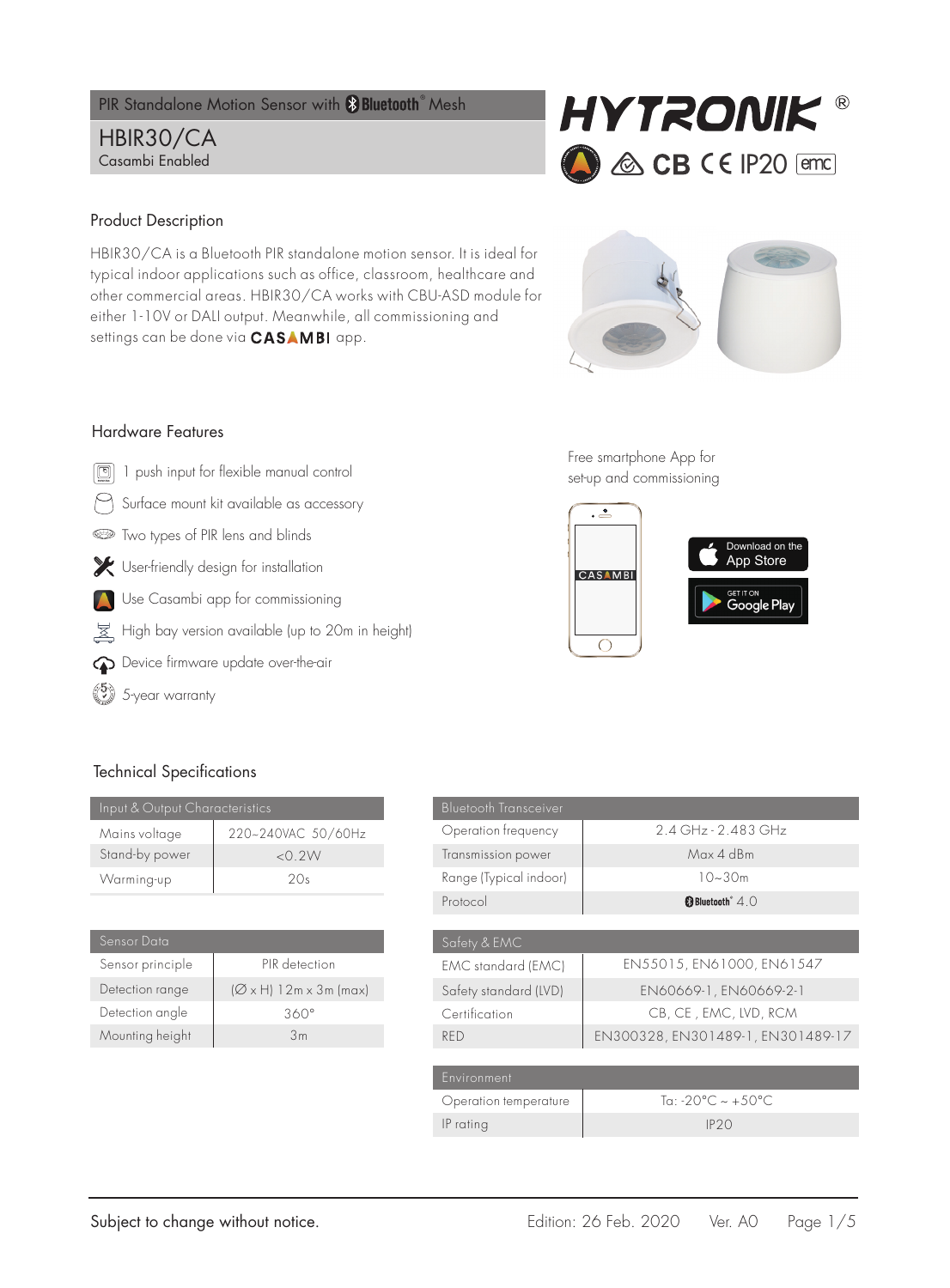



- 1. Ceiling (drill hole Ø 66~68mm)
- 2. Carefully prise off the cable clamps.
- 3. Make connections to the pluggable terminal blocks.
- 4. Insert plug connectors and secure using the provided cable clamps, then clip terminal covers to the base.
- 5. Fit detection blind (if required) and desired lens.
- 6. Clip fascia to body.
- 7. Bend back springs and insert into ceiling.

#### Wire Preparation





Pluggable screw terminal. It is recommended to make connections to the terminal before fitting to the sensor.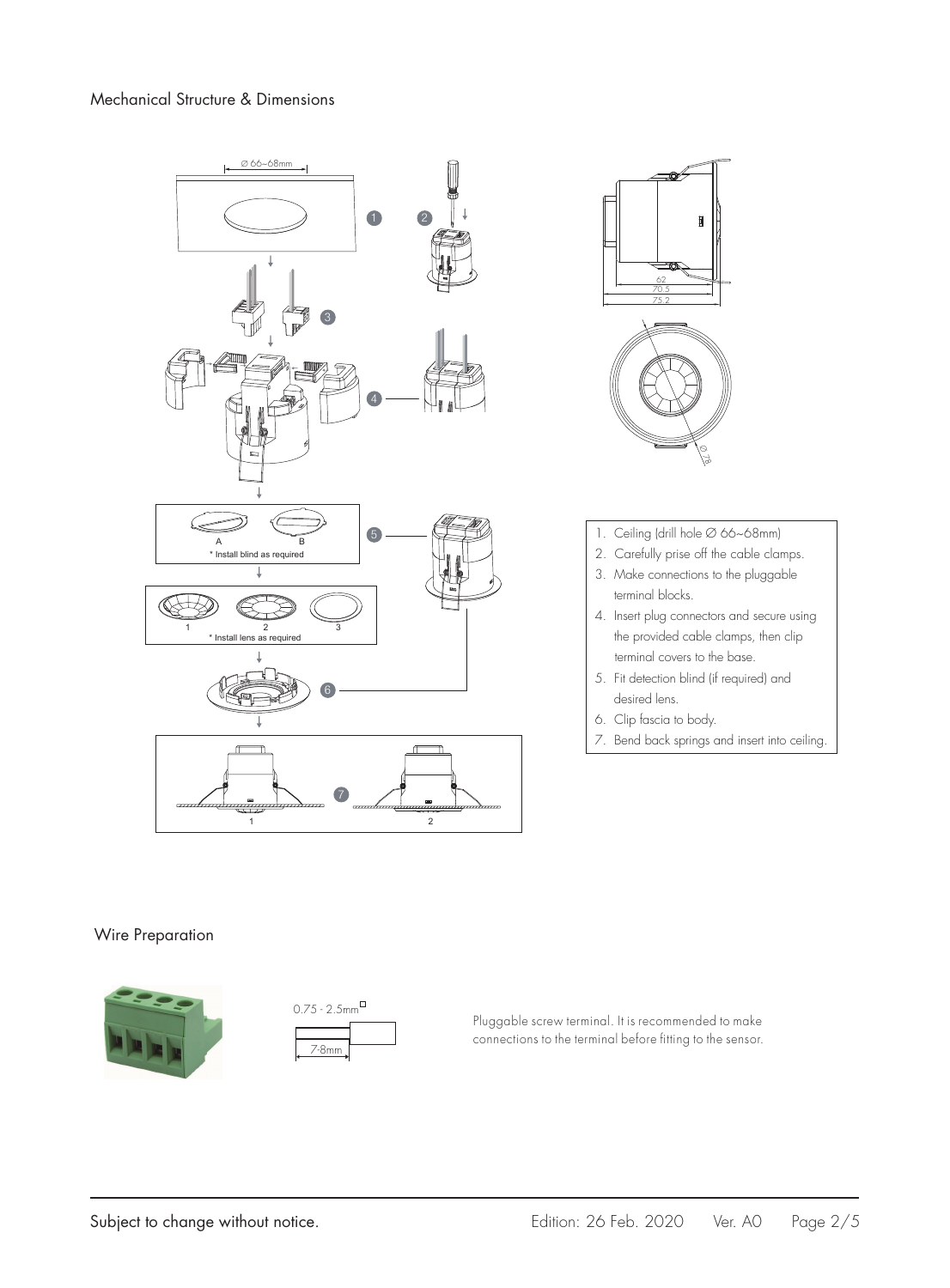# Wiring Diagram



## Detection Pattern

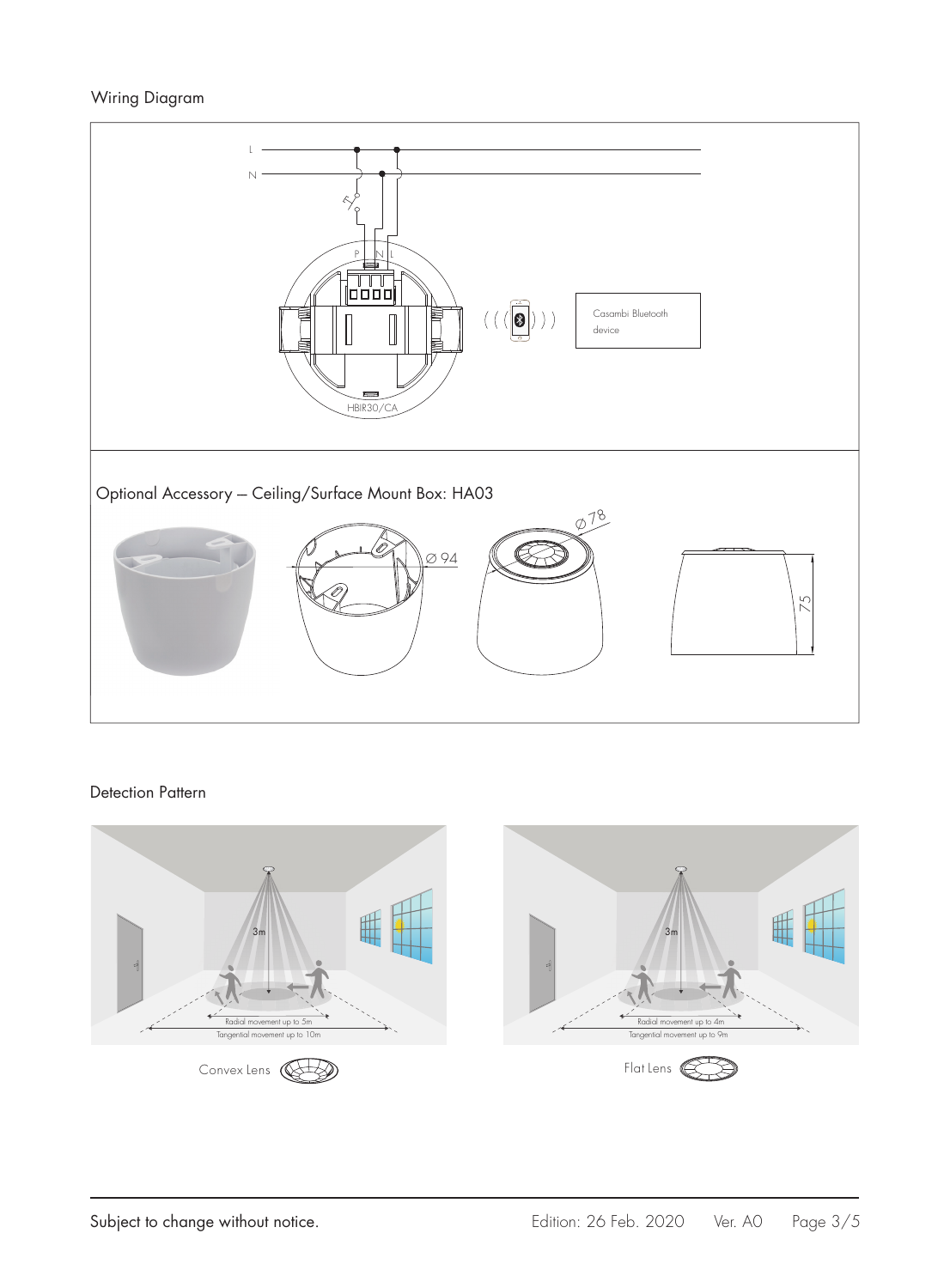

Subject to change without notice. The Subject to change without notice. The Subject of Feb. 2020 Ver. A0 Page 4/5